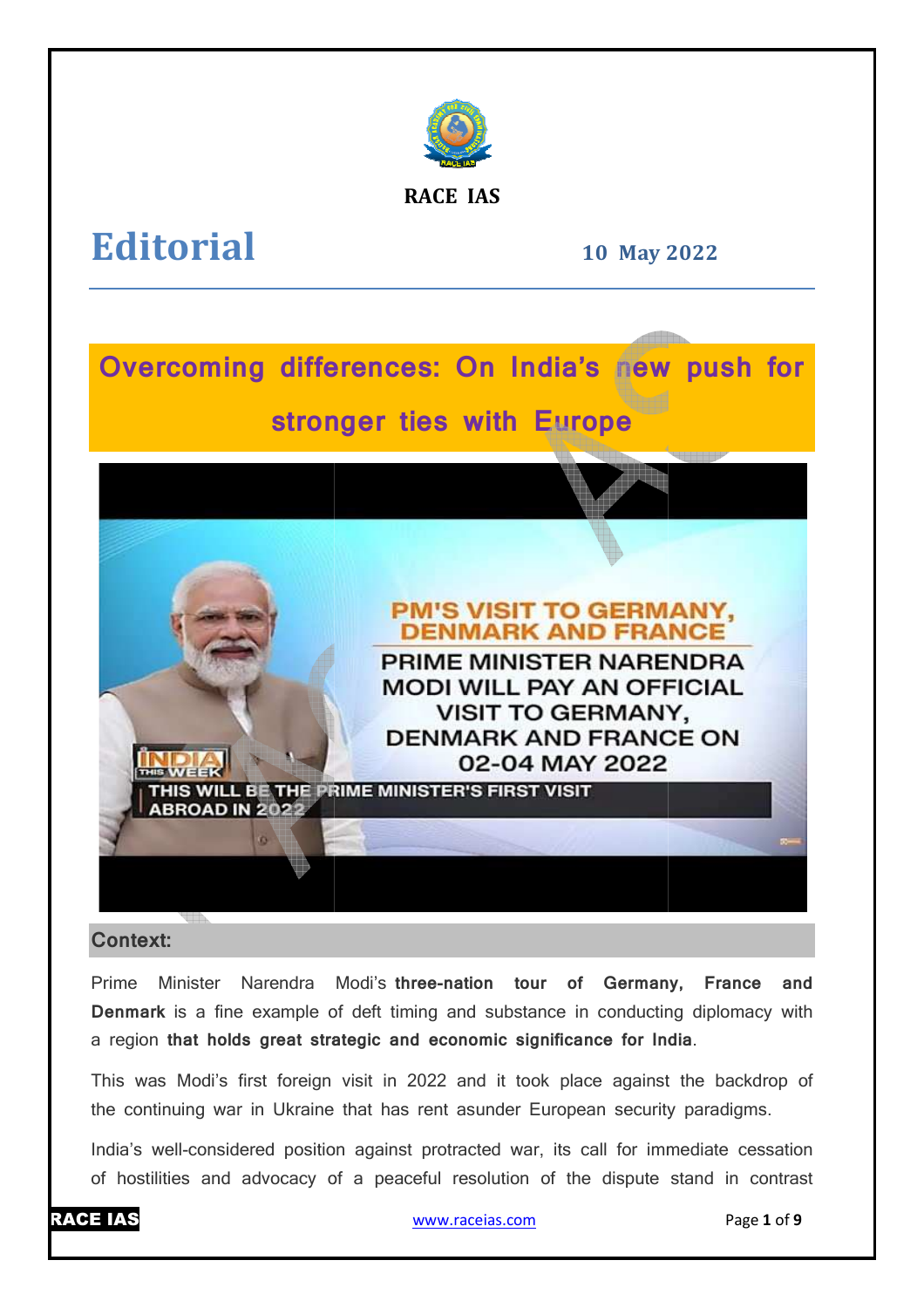to the trans-Atlantic cacophony on sanctioning Russia as well as the West's vicarious military response to Russia's invasion of Ukraine.

What was billed a simple "tete-a tete" during a "working visit" turned out to be a **comprehensive discussion on bilateral, regional and international issues**.

### **key highlights of the PM tour:**

- 1. The India and Germany, two countries' partnership has been reaffirmed in Germany.
- 2. In addition, Germany has announced a  $£10$  billion investment in bilateral collaboration.
- 3. India and Germany also disclosed the details of their next phase of cooperation. Germany has described **India as its "Central Partner" in Asia**, with strong cooperation expected to continue.
- 4. In Copenhagen, PM Modi attended the 2nd Edition of India-Nordic Summit with leaders of Denmark, Norway, Sweden, Finland, and Iceland.
- 5. The Prime Minister held talks with French President in Paris, who was recently re-elected as president.
- 6. Both sides discussed issues of Ukraine, the Indo-Pacific Region, Afghanistan and agreed to **extend the strategic cooperation** in **areas of defence, space, nuclear energy and climate change.**
- 7. **Climate change** was another key issue during the stopovers in Berlin and Copenhagen.
- 8. **France and India**, that worked closely for the success of the Paris climate accord, and co-founded the **International Solar Alliance in 2015**, are ready to take it to the next level setting up industrial partnerships **to build integrated supply chains in solar energy production for markets in Europe and Asia**.
- 9. There was also a **bilateral strategic dialogue on space issues**, which will build on their six-decade-long partnership in the field of space a contested area now with China, Russia and the U.S. stepping up hostilities in this frontier.

### **India–France Joint Statement:**

1. India and France have been **strategic partners** since 1998. The strategic partnership is anchored on the solid bedrock of deep and consistent mutual trust, abiding faith in strategic autonomy, unwavering commitment

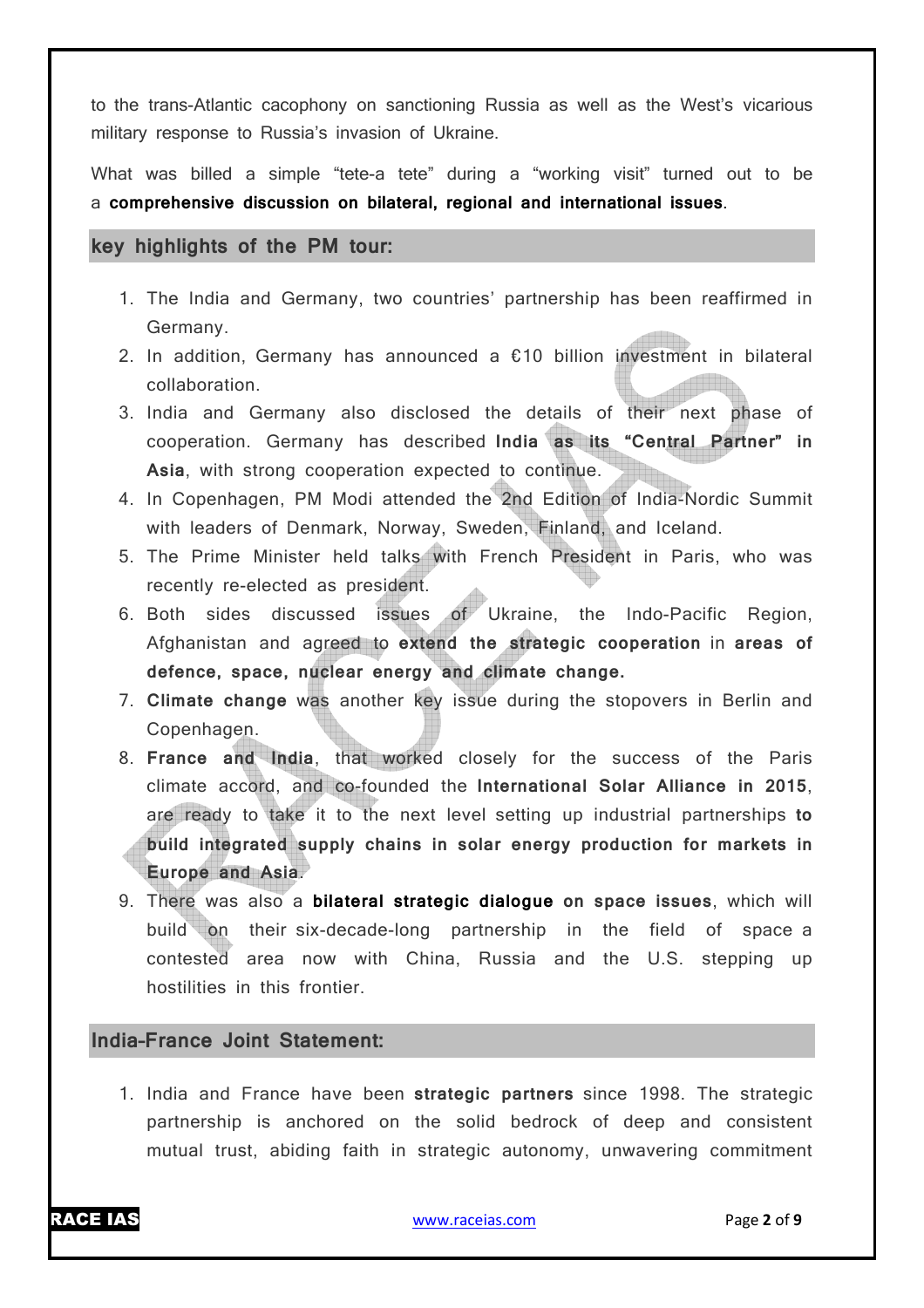to international law; and belief in a **multipolar world** shaped **by reformed and effective multilateralism.**

- 2. Both are committed to the **shared values of democracy, fundamental freedoms, rule of law and respect for human rights.**
- 3. In a post-pandemic word, facing global geopolitical challenges, India and France **reaffirmed their commitment** to prepare for the future together by further deepening their cooperation, expanding it in new domains to meet emerging challenges and broadening their international partnership.
- 4. The **mutual interest in arts and culture** has significantly grown, and artists from our two countries are more and more eager to collaborate around projects such as festivals and residences.
- 5. The **75th anniversary of the independence of India** is being celebrated since March 2022 through the Bonjour India festival, with a series of events throughout India.
- 6. For its part, India is organizing the **Namaste France festival**. India was the Guest of Honour at the **Paris Book Festival 2022** and France will be the Guest of Honour at the next New Delhi World Book Fair.

### **Indian Ambitious export target of \$400 billion in FY2022:**

India also boasts the world's fastest growing start-up ecosystem in the world. It is **"raining unicorns" in India** as some have described it.

Having achieved an ambitious export target of \$400 billion in FY2022, the Indian economy is now well placed to **build stronger and enduring economic partnerships**, including in innovation, with European partners.

It is little wonder that the agreements between the Indian prime minister and his European counterparts covered a panoply of issues ranging from climate change and the Blue Economy to renewables, and from defence and space to fisheries and the Arctic.

As the Indian prime minister wound his way to Denmark, renewable energy and the environment remained on the agenda, but there were also other areas of interest such as agriculture, food processing, smart urban development and shipping.

Modi particularly **focused on the three "Ts" in Denmark — trade, technology and talent**, the last being a reference to Denmark's emergence as a big market for India's human resources.

# **Regarding Russiam-Ukraine war:**

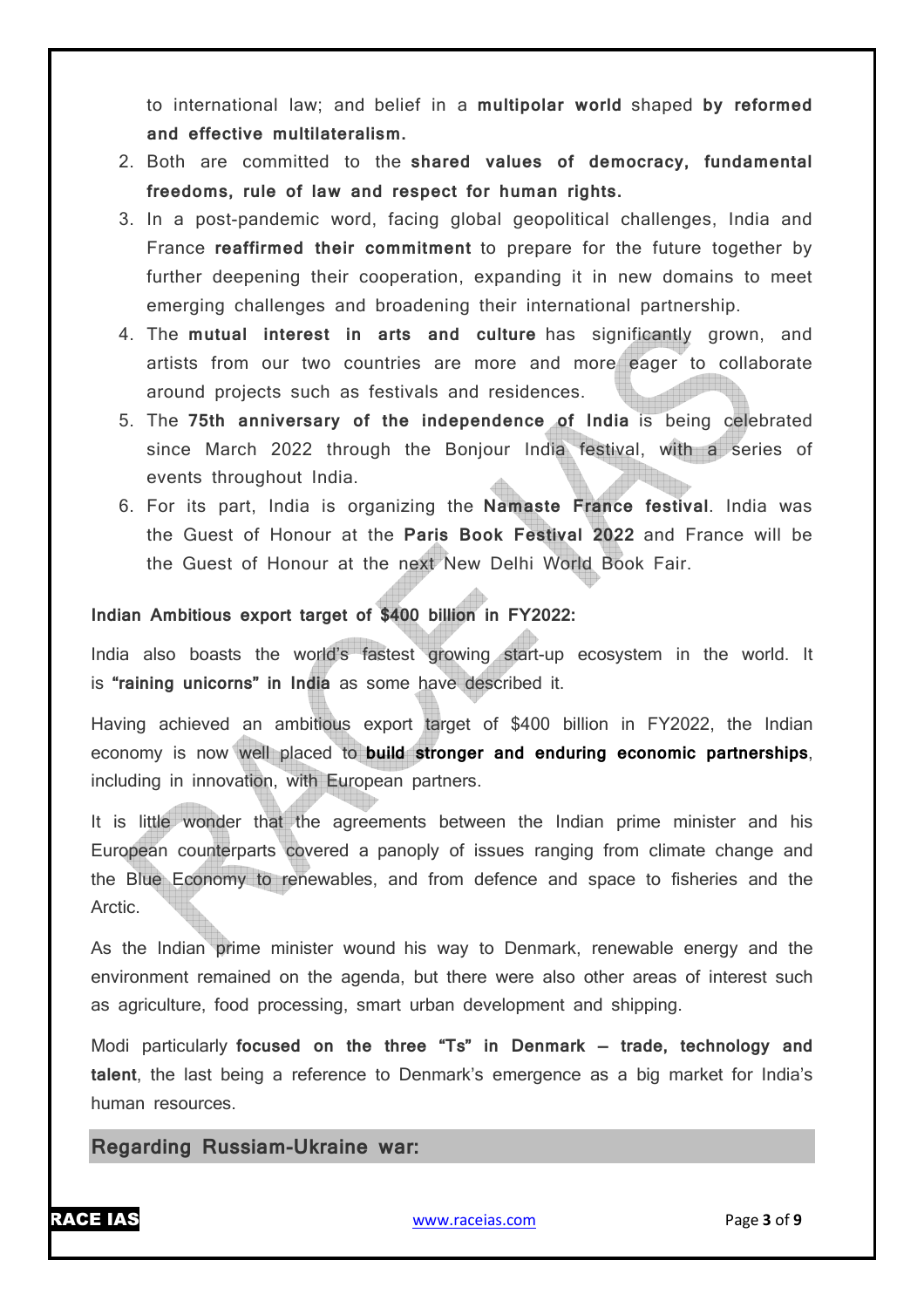India has chosen to **follow the middle path of peace and non-violence**, and this stand is now better appreciated even by the doubting Thomases.

It is indeed an emphatic vindication of Modi's confident foreign policy that he should be so warmly received by all European leaders.

In a world increasingly defined by geostrategic shifts, ideological rivalry and fractured power, Modi's India has emerged as an **important global player with credibility on all sides.**

### **Way Forward on Indian part towards EU countries:**

While India has been in an uncomfortable position since the **Russia-Ukraine war** began and has continued to not condemn Russia for any of its actions so far, there seems to be a level of comprehension by European countries on India's stance.

India should keep looking for a global climate that **supports its economic progress**.

It should seek to ensure that the world recognizes its contribution to humanity as a civilization.

Individual European countries, particularly Germany and France, need to concentrate on **their own strategic and commercial objectives**, including sales of defence equipment.

#### **Conclusion:**

Both India and EU members should improve their understanding of one another's security concerns.

The European Union, for example, is concerned about Russian aggression in Europe. India is concerned about Chinese aggression in Asia as well.

The **"Middle Powers,"** such as France, Germany, and India, should seek policy space for themselves rather than being compelled to take positions by the "Big Powers," the US, China, and Russia.

# **Preventing Death Penalty**

A recent trend in the evolution of jurisprudence around the **death penalty (capital punishment) in India** may reset judicial thinking around sentencing and have longterm ramifications in the awarding of capital punishment.

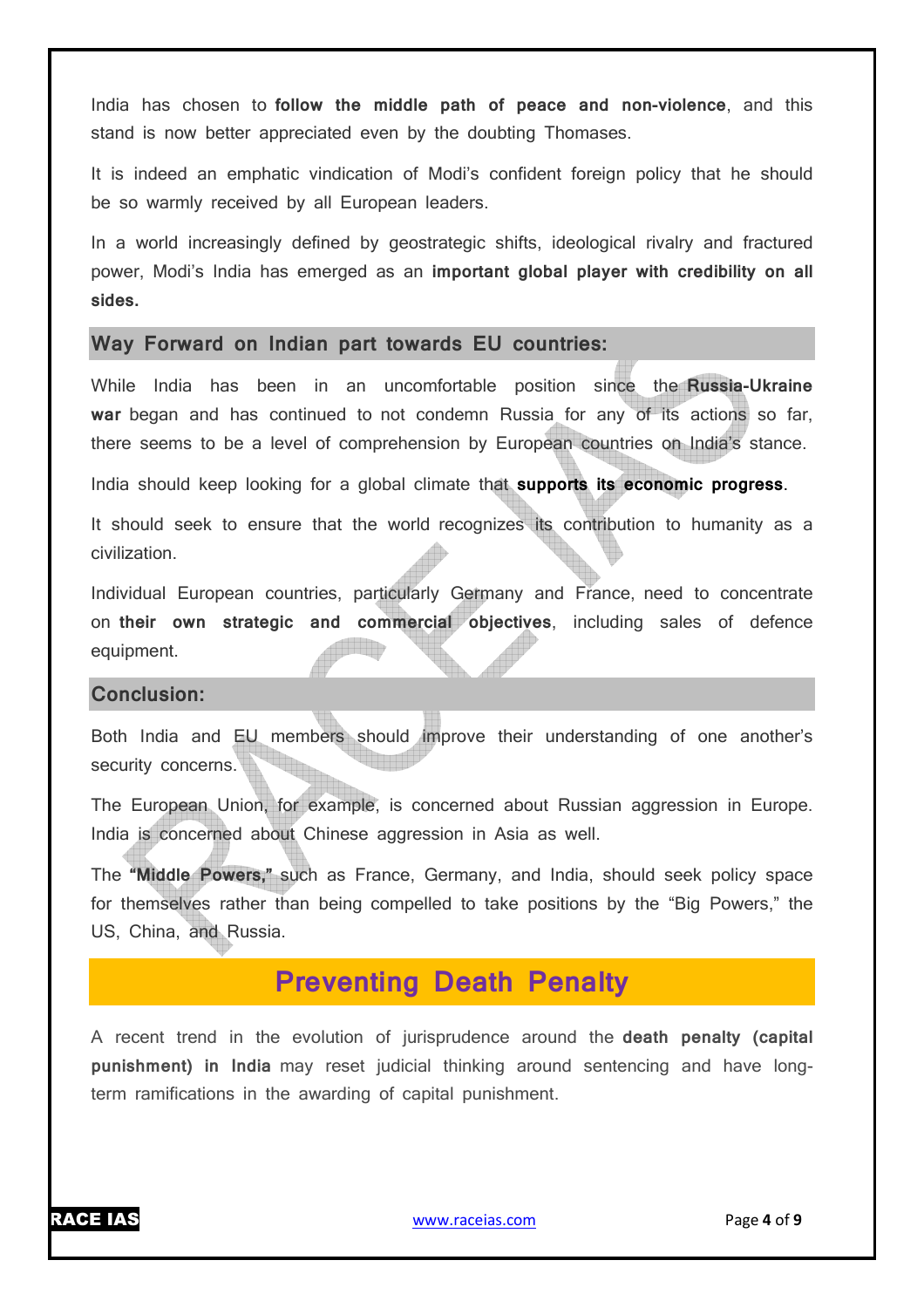Recently while dealing with appeals against confirmation of the death sentence, the **Supreme Court (SC) of India** has examined sentencing methodology from the perspective of mitigating circumstances more closely.

The **SC has also initiated a suo motu writ petition (criminal)** to delve deep into these issues on key aspects surrounding our understanding of death penalty sentencing.

This present trajectory of judicial thinking will reaffirm the fundamentals of the rarest of rare principle and lead a **new wave of thinking in the jurisprudence around capital punishment.**

### **What is a Death Penalty?**

- A capital punishment, also called the death penalty, is the **execution of an offender sentenced to death** after conviction by a court of law of a criminal offence.
- It is the highest penalty awardable to an accused.
- Capital punishment in India has been limited to the **rarest of rare cases**like **Section 121** (taking up arms against the state) and **Section 302** (murder) of the **Indian Penal Code 1860**.
- The death penalty is seen as the most suitable punishment and effective deterrent for the worst crimes.

# **What is the Status of Death Penalty in the Indian Context?**

- Prior to the **Criminal Procedure (Amendment) Act (Cr PC) of 1955**, the **death penalty was the rule and life imprisonment an exception** in India.
- After the **amendment of 1955** courts were at **liberty to grant either death or life imprisonment.**
	- o As per Section 354 (3) of the CrPC, 1973 the courts are required to state **reasons in writing for awarding the maximum penalty**.
	- o The situation has been reversed and a life sentence is the rule and death **penalty an exception** in capital offences.

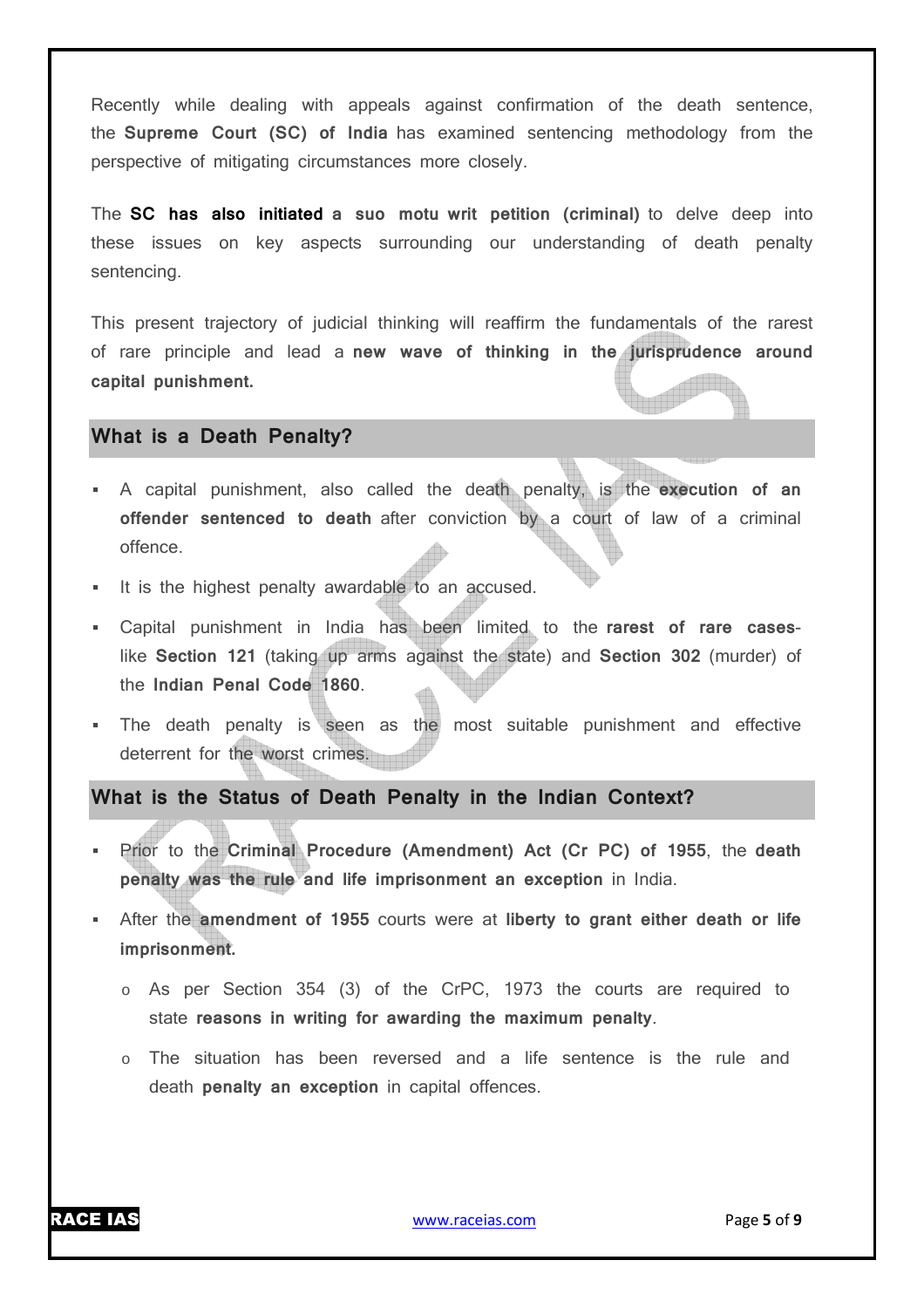- Capital punishment once delivered by the court of sessions ("sentencing court") is required under law (CrPC) to be confirmed by the j**urisdictional High Court ("confirming court").**
- No death sentence imposed by a trial court can be executed unless the punishment is confirmed by the High Court too.

### **What are Rarest of the Rare Cases?**

- When the murder is committed in an **extremely brutal, ridiculous, diabolical, revolting, or reprehensible manner** so as to awaken intense and extreme indignation of the community.
- When **total depravity and cruelty are the motives behind** a murder.

Where does the Judiciary Stand in terms of Awarding Death Penalty?

### **What has the SC Held Regarding the Death Penalty?**

- In the **Bachan Singh vs State of Punjab (1980)** the SC called for mitigating and aggravating circumstances to be balanced against each other and laid down the principle that the death penalty ought not to be awarded unless the alternative of life imprisonment is **"unquestionably foreclosed".**
- In the case **Mofil Khan vs State of Jharkhand (2021)**, SC held that the "**the State is under a duty** to procure evidence to **establish that there is no possibility of reformation** and rehabilitation of the accused".

# **What are the Other Views?**

- A report by the **National Law University, Delhi's Project 39A** (earlier known as the "Centre on the Death Penalty") titled **National Law University Delhi's Project 39A found that there is no judicial uniformity or consistency when it comes to awarding the death sentence.**
- In the report titled **'Death Penalty Sentencing in Trial Courts'** (authored by Project 39A), findings reported from a study of cases involving **death sentencing between 2000 and 2015** in Delhi, Maharashtra and Madhya Pradesh have showed that **courts have been lax in assessing the aspect of reformation** while undertaking the sentencing exercise.
- In **Ravji vs State of Rajasthan (1995)**, the Supreme Court said that it is the nature of the crime and not the criminal which is germane for deciding the

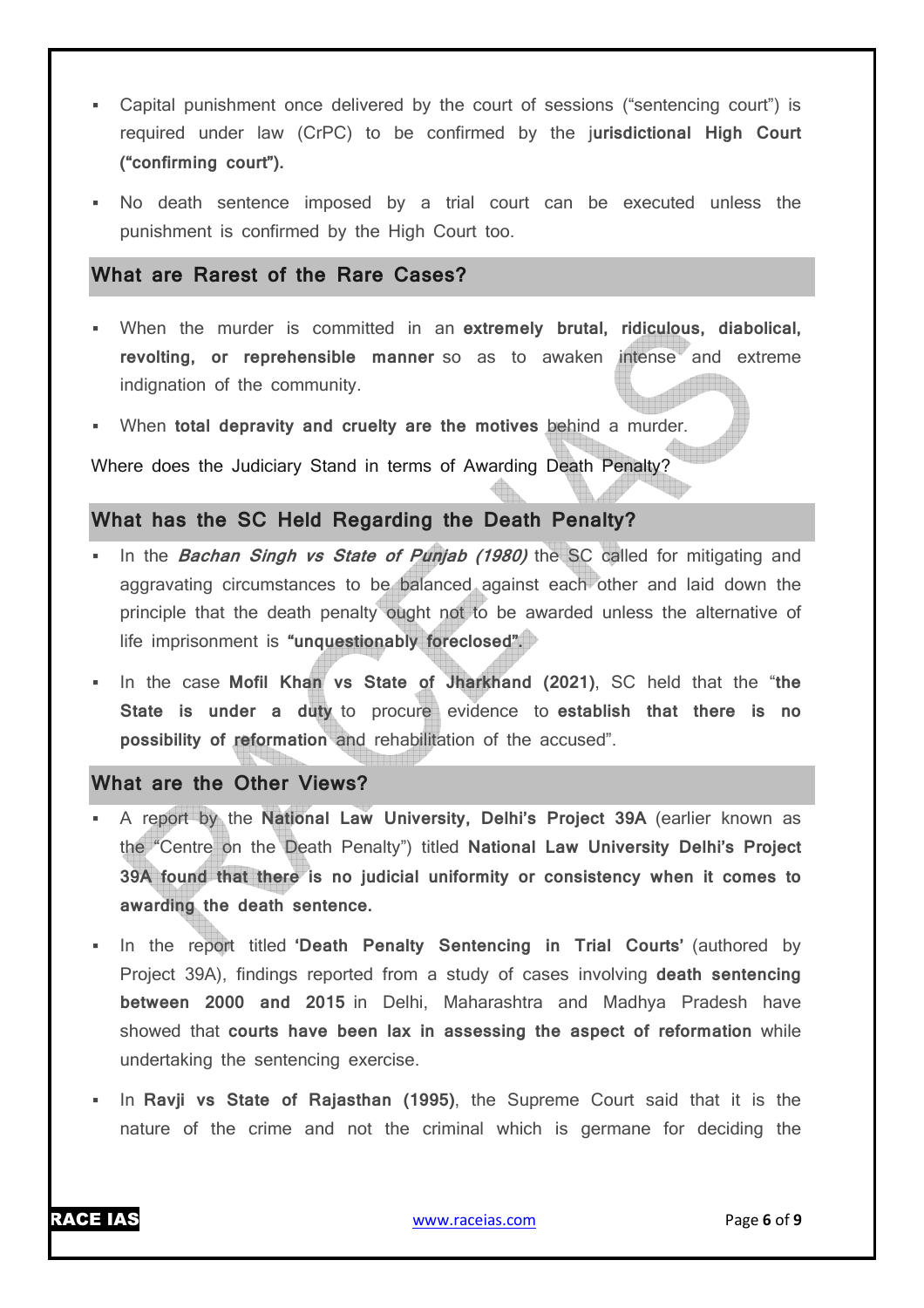punishment. This is **diametrically opposite to what was laid down in the Bachan Singh case.**

 In **Machhi Singh vs State of Punjab (1983)**, the Court indicated that **inadequacy of other punishments could justify the death penalty**.

**What Arguments have been Given in Favour of Death Penalty?** 

- **Retribution:** One of the key principles of retribution is that **people should get what they deserve** in proportion to the severity of their crime.
	- o This argument states that **real justice requires people to suffer for their wrong doing** and to suffer in a way appropriate for the crime.
- **Deterrence:** Capital punishment is often justified with the argument that by executing convicted murderers, we will **deter would-be murderers from killing people**.
- **Closure:** It is often argued that the death penalty provides closure **for victims' families**.

# **Why is there a Need to Avert Death Penalty?**

- **Against the 'Theory of Punishment':** In the system of criminal justice worldwide, underpinning the element of sentencing is the 'Theory of Punishment'.
- o It stipulates that there should be four elements of a systematic punishment imposed by the state:
	- The **protection** of society
	- The **deterrence** of criminality
	- The **rehabilitation** and reform of the criminal
	- The **retributive effect** for the victims and society.
- o Capital punishment, in its very essence, **goes against the spirit of the 'Theory of Punishment',** and by extension, natural justice.
	- People who oppose Capital punishment are of the view that **retribution is immoral**, and it is just **a sanitised form of vengeance.**
	- Capital punishment **doesn't rehabilitate the prisoner** and return them to society.

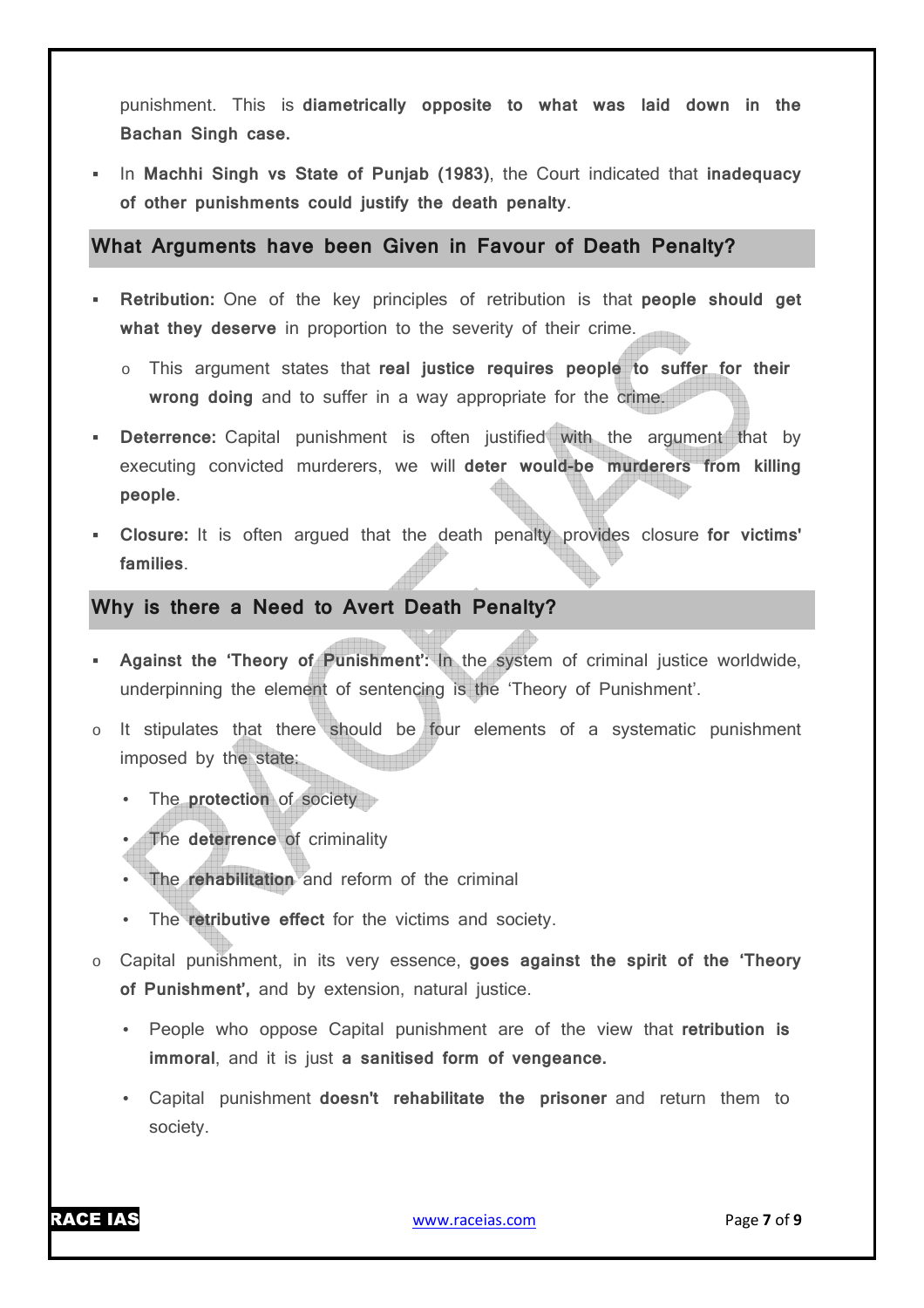- Some of those executed may **not have been capable of being deterred** because of mental illness or defect.
- o **Preservation of Human Life:** Though capital punishment serves as a response to the society's call for appropriate punishment in appropriate cases, the principles of penology have evolved to **balance the other obligations of the society, i.e., of preserving the human life, be it of accused**, unless termination thereof is inevitable and is to serve the other societal causes and collective conscience of society.
- o **Social Factors Against Capital Punishment:** An analysis of the possible reasons to avert the death penalty is reflected in a series of recent verdicts such as **Lochan Shrivas vs State of Chhattisgarh (2021) and Bhagchandra vs State of Madhya Pradesh (2021).**
	- These reasons might include **socio-economic backwardness, mental health, heredity, parenting, socialisation, education,** etc.
- o **Discriminatory towards One Section:** The **poor, rather than the rich, are often the ones sent to the gallows.**
	- The numbers of the uneducated and the **illiterate sentenced to death outweigh those who are educated** and literate.
	- Also, the **failure of the defence lawyer in highlighting the mitigating factors** that could lead to avoidance of capital punishment makes the legal assistance ineffective.
		- In India, the **legal assistance received by the poor** facing serious charges is **far from satisfactory**.

# **What can be the Way Forward?**

- **Psycho-Social Analysis of the Accused:** It wouldn't be wrong to consider the domain of death sentencing underexplored in India.
	- o The intervention of the Supreme Court in **framing guidelines around incorporation of a mitigation analysis** and **consideration of psycho-social reports** of the prisoner at the time of sentencing is timely and necessary.
	- $\circ$  The Indian Judiciary, in this context, also needs to evolve a legal device for procurement of a comprehensive report **dealing with the socio-economic and hereditary backgrounds of the accused** from experts in the fields of social work, psychiatry, psychology, anthropology, etc.